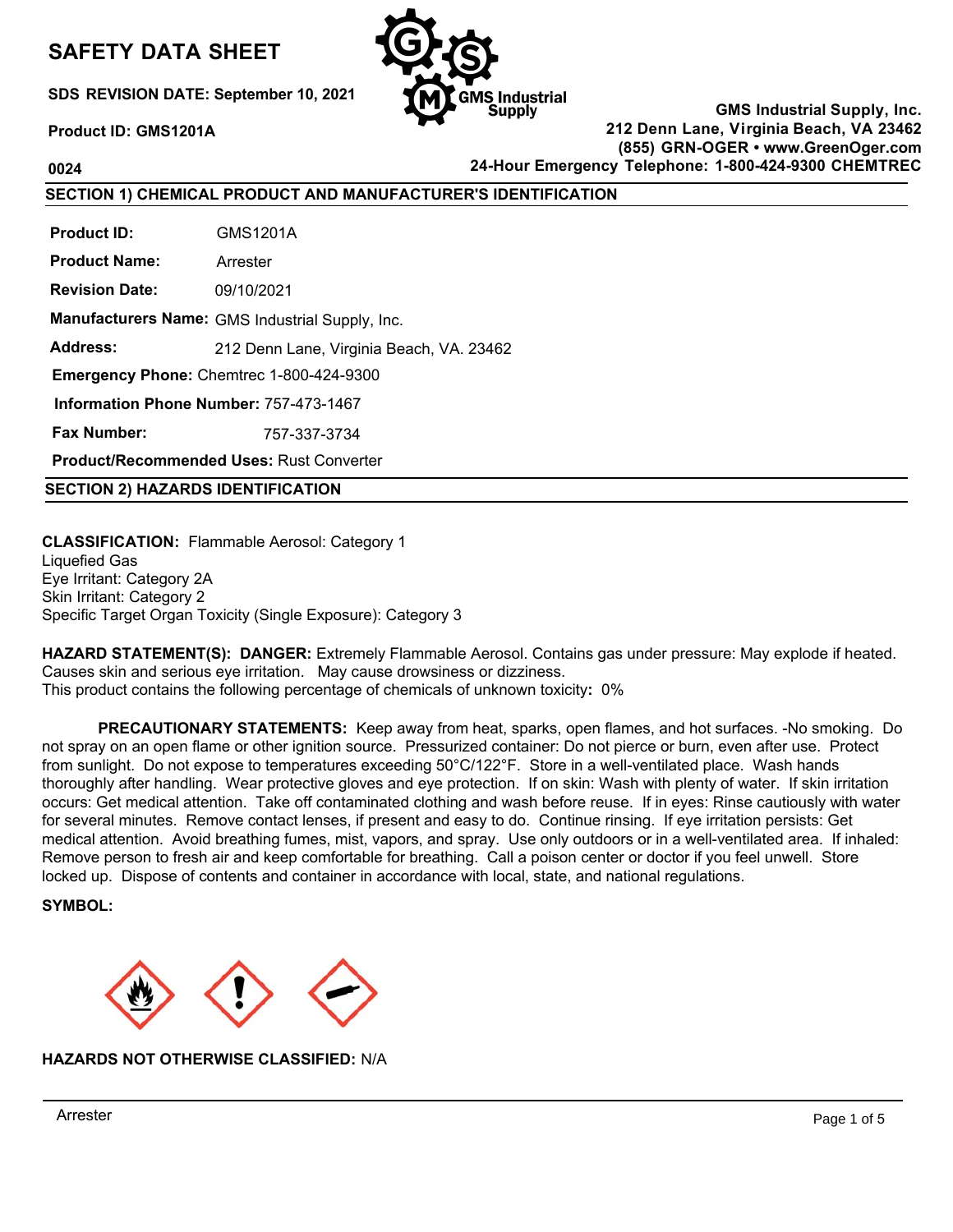| <b>SECTION 3) COMPOSITION, INFORMATION ON INGREDIENTS</b> |                   |                |
|-----------------------------------------------------------|-------------------|----------------|
| <b>HAZARDOUS INGREDIENT</b>                               | <b>CAS NUMBER</b> | <b>PERCENT</b> |
| Acetone                                                   | 67-64-1           | 30-40%         |
| N-Butane                                                  | 106-97-8          | 20-30%         |
| Isopropyl alcohol                                         | 67-63-0           | 10-20%         |
| Propane                                                   | 74-98-6           | $5 - 15%$      |
| 2-Butoxyethanol Diethylene                                | 111-76-2          | $5 - 15%$      |
| glycol                                                    | 111-46-6          | $1 - 5%$       |

## **SECTION 4) FIRST-AID MEASURES**

**EYES:** If in eyes: Rinse cautiously with water for several minutes. Remove contact lenses, if present and easy to do. Continue rinsing.

If eye irritation persists: Get medical advice or attention.

**INGESTION**: If swallowed: Rinse mouth. Do NOT induce vomiting. Get medical advice or attention.

**INHALATION**: If inhaled: Remove person to fresh air and keep comfortable for breathing. Call a poison center or doctor if you feel

unwell.

**SKIN:** If on skin (or hair): Take off immediately all contaminated clothing. Rinse skin with water or shower.

**ACUTE HEALTH HAZARDS:** Eyes: redness, tearing, blurred vision

Skin: defatting and dermatitis

Inhalation: Irritation

Oral: abdominal irritation, nausea, vomiting, and diarrhea

**CHRONIC HEALTH HAZARDS:** None known

**NOTE TO PHYSICIAN:** There is no specific treatment regimen. Treatment of overexposure should be directed at the control of symptoms and the clinical condition of the patient.

## **SECTION 5) FIRE-FIGHTING MEASURES**

**EXTINGUISHING MEDIA:** Dry chemical, carbon dioxide, foam, and water spray or fog.

**UNSUITABLE EXTINGUISHING MEDIA:** Water spray/stream.

**SPECIAL FIRE FIGHTING PROCEDURES:** Wear NIOSH approved Self Contained Breathing Apparatus with a full face piece operated in a positive pressure demand mode with full body protective clothing when fighting fires. Use water spray only to cool exposed containers.

**UNUSUAL FIRE AND EXPLOSION HAZARDS:** Contents under pressure. Exposure to temperatures above 120°f may cause bursting. Vapors may form explosive mixtures with air. Vapors heavier than air will settle in low lying areas and may travel to source of ignition and flash back. Keep away from heat, sparks, open flames and other sources of ignition.

HAZARDOUS COMBUSTION PRODUCTS: Oxides of carbon, nitrogen.

# **SECTION 6) ACCIDENTAL RELEASE MEASURES**

**PERSONAL PROTECTIVE EQUIPMENT:** Refer to section VIII for proper Personal Protective Equipment.

**SPILL:** Use non-combustible material like vermiculite, sand or earth on spill sweep to clean. Dispose in accordance with local, state and federal laws. Small releases may be wiped up with wiping material.

**WASTE DISPOSAL:** Dispose of in accordance with federal, state, and local regulations.

**RCRA STATUS:** Waste likely considered hazardous under RCRA, however product should be fully characterized prior to disposal (40 CFR 261).

# **SECTION 7) HANDLING AND STORAGE**

**HANDLING AND STORAGE:** Keep away from heat, open flames, or other sources ofignition. Avoid contact with skin, eyes and clothing. Wear appropriate protective equipment. Do not inhale mist or vapor. Store in a cool, dry area. Do not use or store with strong oxidizers. Protect from sunlight. Store in a well ventilated place. Do not expose to temperatures exceeding 50 °C/122 °f. Pressurized container: Do not pierce or burn, even after use.

**OTHER PRECAUTIONS:** Keep out of the reach of children. Read and follow the directions on the product label. They are the best

guide to using the product in the most effective manner. The label also gives you the necessary safety precautions to protect your health.

**INCOMPATIBILITY:** Strong acids, strong alkalis, strong oxidizing agents, chemically active metals, such as aluminum, barium, lithium, sodium, magnesium, potassium, titanium, beryllium, concentrated nitric acid some plastics, rubbers, and coatings.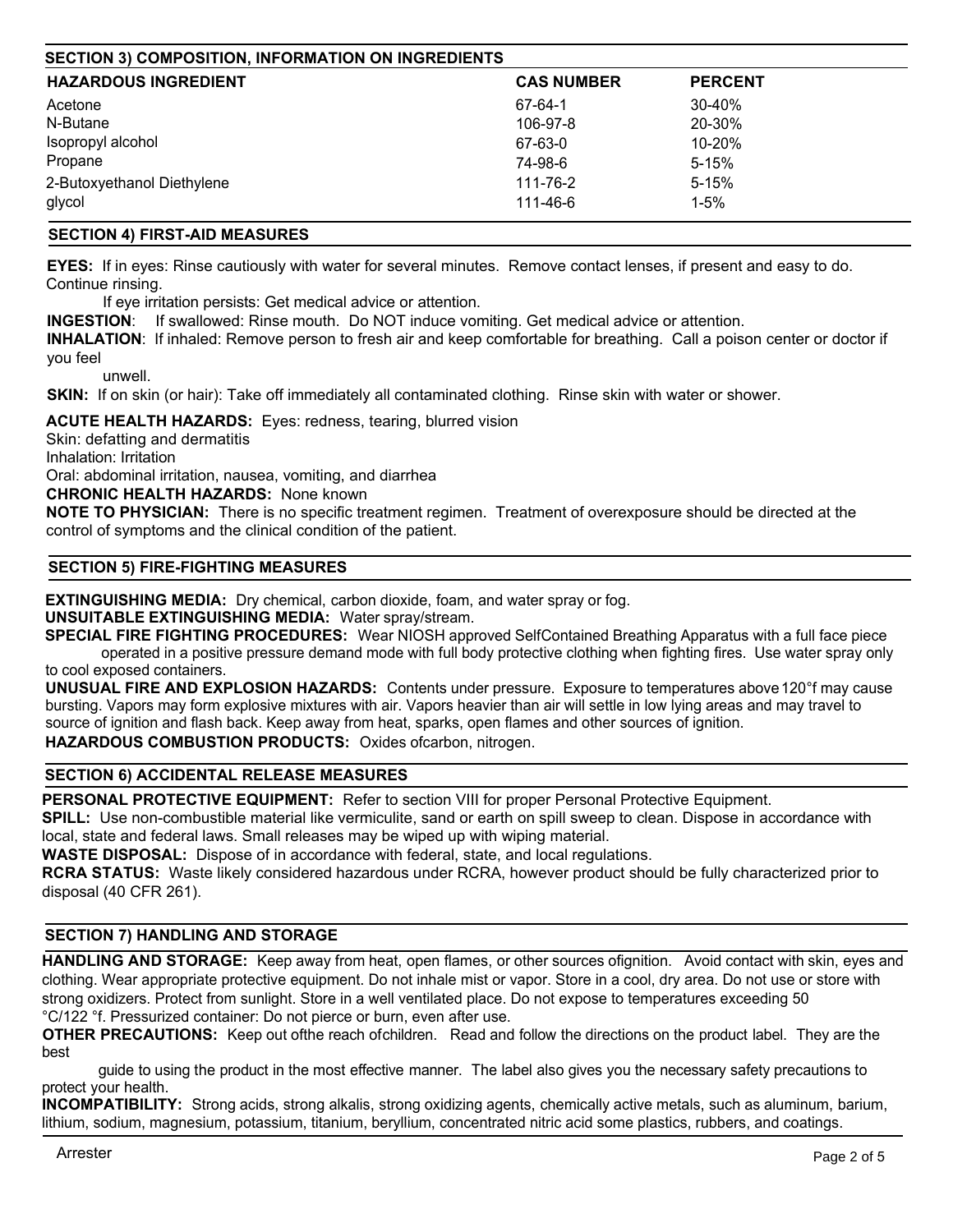# **SECTION 8) EXPOSURE CONTROLS, PERSONAL PROTECTION**

| <b>HAZARDOUS INGREDIENT</b> | <b>OSHA PEL</b> | <b>ACGIH TLV</b> |
|-----------------------------|-----------------|------------------|
| Acetone                     | $1000$ ppm      | $250$ ppm        |
| N-Butane                    | Not Established | $1000$ ppm       |
| Isopropyl alcohol           | $400$ ppm       | $200$ ppm        |
| Propane                     | $1000$ ppm      | $1000$ ppm       |
| 2-Butoxyethanol             | $50$ ppm        | $20$ ppm         |
| Diethylene glycol           | Not Established | Not Established  |

**ENGINEERING CONTROLS/ VENTILATION:** Use only outdoors or in a well-ventilated area.

**RESPIRATORY PROTECTION:** Not required with normal use. Wear NIOSH/MSHA approved respiratory protection if exposure limits are exceeded.

**PERSONAL PROTECTIVE EQUIPMENT:** Safety glasses and chemical resistant gloves.

**ADDITIONAL MEASURES:** Avoid contact with skin or eyes and avoid breathing vapors. Wash hands after use.

#### **SECTION 9) PHYSICAL AND CHEMICAL PROPERTIES**

**APPEARANCE:** Clear to hazy brown spray **ODOR:** Acetone odor **ODOR THRESHOLD:** *NID* **pH:** *NID* **MELTING POINT/FREEZING POINT:** *NID* **INITIAL BOILING POINT AND BOILING RANGE:** *NID* **FLASH POINT:** *NID* **EVAPORATION RATE:** *NID* **FLAMMABILITY(solid/gas):** Extremely Flammable Aerosol **UPPER/LOWER FLAMMABILITY OR EXPLOSIVE LIMITS: LOWER FLAMMABILITY LIMIT:** *NID* **UPPER FLAMMABILITY LIMIT:** *NID* **EXPLOSIVE LIMIT LOWER (%):** *NID* **EXPLOISVE LIMIT UPPER (%):** *NID* **VAPOR PRESSURE (mm Hg):** *NID* **VAPOR DENSITY (AIR=l):** *NID* **RELATIVE DENSITY (H2O=1):** 0.82 - 0.88 @ 77 °F (25 °C) **SOLUBILITY(IES):** *NID* **PARTITION COEFFICIENT: n-OCTANOL/WATER (Kow):** *NID* **AUTOIGNITION TEMPERATURE:** *NID* **DECOMPOSITION TEMPERATURE:** *NID* **VISCOSITY:** *NID*

**SECTION 10) STABILITY AND REACTIVITY**

**REACTIVITY:** None known. **CHEMICAL STABILITY: Stable.** 

**POSSIBLE HAZARDOUS REACTIONS:** None known.

**CONDITIONS TO AVOID:** Temperatures greater than 122 °F and sources of ignition. Avoid use in confined areas. Avoid incompatibles.

**INCOMPATIBLE MATERIALS:** Strong acids, strong alkalis, strong oxidizing agents, chemically active metals, such as aluminum, barium, lithium, sodium, magnesium, potassium, titanium, beryllium, concentrated nitric acid some plastics, rubbers, and coatings.

**HAZARDOUS DECOMPOSITION PRODUCTS:** Oxides of carbon.

#### **SECTION 11) TOXICOLOGICAL INFORMATION**

**TOXICOLOGICAL INFORMATION: Acetone** (67-64-1): LD<sub>50</sub> (Oral, Rat) 5800 mg/kg; LD<sub>50</sub> (Dermal, Rabbit) 5000 mg/kg; LC<sub>50</sub> (Inhalation, Rat, 4hr) 20 mg/L. **n-Butane** (106-97-8): LC<sub>50</sub> (Inhalation, Rat, 4h) 30957 mg/m<sup>3</sup>. **Isopropyl alcohol** (67-63-0): LDso (Oral, Rat) 5045 mg/kg; LDso (Dermal, Rabbit) 12870mg/kg; LCso (Inhalation, Rat, 4h) 78.6 mg/L. **Propane** (74-98-6): LCso (Inhalation, Rat, 4h) 658 mg/L. **2-Butoxyethanol** (111-76-2): LDso (Oral, Rat) 320 mg/kg; LDso (Dermal, Rabbit) 440 mg/kg; LCso (Inhalation, Mice, 4h) 700 ppm. **Diethylene glycol** (111-46-6): LDso (Oral, Rat) 25,300 mg/kg; LDso (Oral, Human) 1,000 mg/kg; LD<sub>50</sub> (Dermal, Rabbit) 12,500 mg/kg; LC<sub>50</sub> (Inhalation, Rat) > 1,172 ppm.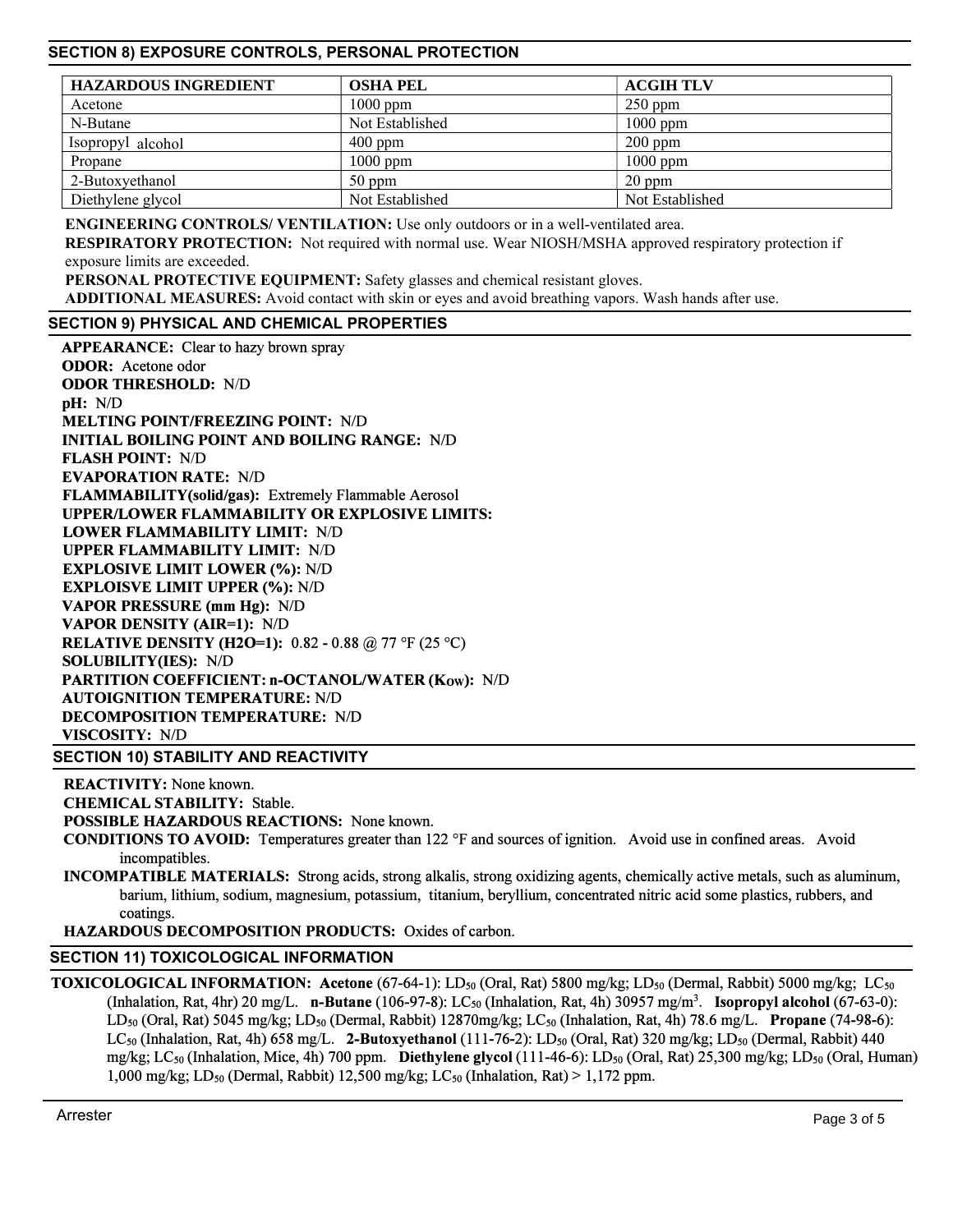**ROUTES OF ENTRY:** Eyes, Ingestion, Inhalation, Skin

**EYES:** Redness, irritation, causes temporary corneal opacity.

**INGESTION:** May cause gastrointestinal irritation, nausea, vomiting, dizziness.

**INHALATION:** May cause dizziness, nausea, central nervous system effects.

**SKIN:** May cause irritation, redness, and dermatitis.

**MEDICAL CONDITION AGGRAVATED:** Pre-existing skin and respiratory disorders.

**ACUTE HEALTH HAZARDS:** Causes eye irritation including redness, tearing, and pain. Prolonged contact with skin may cause irritation. May cause respiratory irritation and central nervous system (CNS) depression. Ingestion may cause gastrointestinal irritation, nausea, vomiting and diarrhea.

**CHRONIC HEALTH HAZARDS:** Respiratory disease and dermal related medical conditions. Kidney and liver damage possible. **CARCINOGENICITY: OSHA:** No **ACGIH:** No **NTP:** No **IARC:** No **OTHER:** *NIA*

# **SECTION 12) ECOLOGICAL INFORMATION**

**ECOLOGICAL INFORMATION: 2-Butoxyethanol** (111-76-2) Toxic to aquatic life only in high concentrations, lethal concentrations not available. Acetone (67-64-1) LC50 (Trout, 96hr) 5540 mg/L; LC50 (Bluegill, 96hr) 8300 mg/L; LC50 (Fathead Minnow, 96hr) 7500 mg/L Diethylene Glycol (DEG) (111-46-5) LC50 (Bluegill Sunfish) > 1000 mg/L Isopropyl Alcohol (67-63-0) LC50 (Fathead Minnow, 96 hrs) 9640 mg/L

**BIODEGRADABILITY:** Component or components of this product are not biodegradable. **BIOACCUMULATION:** This product is not expected to bioaccumulate. **SOIL MOBILITY:** This product is mobile in soil. **OTHER ECOLOGICAL HAZARDS:** None Known

**SECTION 13) DISPOSAL CONSIDERATIONS**

**WASTE DISPOSAL:** Dispose of in accordance with federal, state, and local regulations. **RCRA STATUS:** Waste likely considered hazardous under RCRA, however product should be fully characterized prior to disposal (40 CFR 261).

#### **SECTION 14) TRANSPORT INFORMATION**

**PROPER SHIPPING NAME:** Aerosols, Ltd. Qty. **HAZARD CLASS/DIVISION:** 2.1 **UN/NA NUMBER: PACKAGING GROUP:** N/A

**AIR SHIPMENT PROPER SHIPPING NAME:** Aerosols, Ltd. Qty. **HAZARD CLASS/DIVISION:** 2.1 UN 1950 N/A **UN/NA NUMBER: PACKAGING GROUP:** 

**SHIPPING BY WATER: VESSEL (IMO/IMDG) PROPER SHIPPING NAME:** Aerosols, Ltd. Qty. **HAZARD CLASS/DIVISION:** 2.1 **UN/NA NUMBER:** UN 1950 **PACKAGING GROUP:** N/A **ENVIRONMENTAL HAZARDS WATER:** N/A

# **SECTION 15) REGULATORY INFORMATION**

**TSCA STATUS:** All Chemicals are listed or exempt.

**CERCLA (COMPREHENSIVE RESPONSE COMPENSATION, AND LIABILITY ACT): Acetone (67-64-1) Reportable Quantity** = 5,000 pounds.

**SARA 311/312 HAZARD CATEGORIES:** Flammable (gases, aerosols, liquids, solids). Gas under pressure. Serious eye damage or eye irritation. Specific target organ toxicity (single or repeated exposure).

**SARA 313 REPORTABLE INGREDIENTS:** None.

**CLEAN WATER ACT:** Acetone (67-64-1) is a hazardous substance.

**STATE REGULATIONS:** This product contains no known chemicals regulated by Califonia's proposition 65. Acetone (67-64-1): Included on State Hazardous Substances Inventories, Right-to-Know lists and/or Air Quality or Air Pollutants lists for the following states: CA, DE, ID, ME, MA, MN, NJ, PA, RI, WA. Isopropyl alcohol (67-63-0): Included on State Hazardous Substances Inventories, Right-to-Know lists and/or Air Quality or Air Pollutants lists for the following states: CT, FL, IL, MN, NJ, PA, RI, TN. 2-Butoxyethanol (111-76-2): Included on State Hazardous Substances Inventories, Rightto-Know lists and/or Air Quality or Air